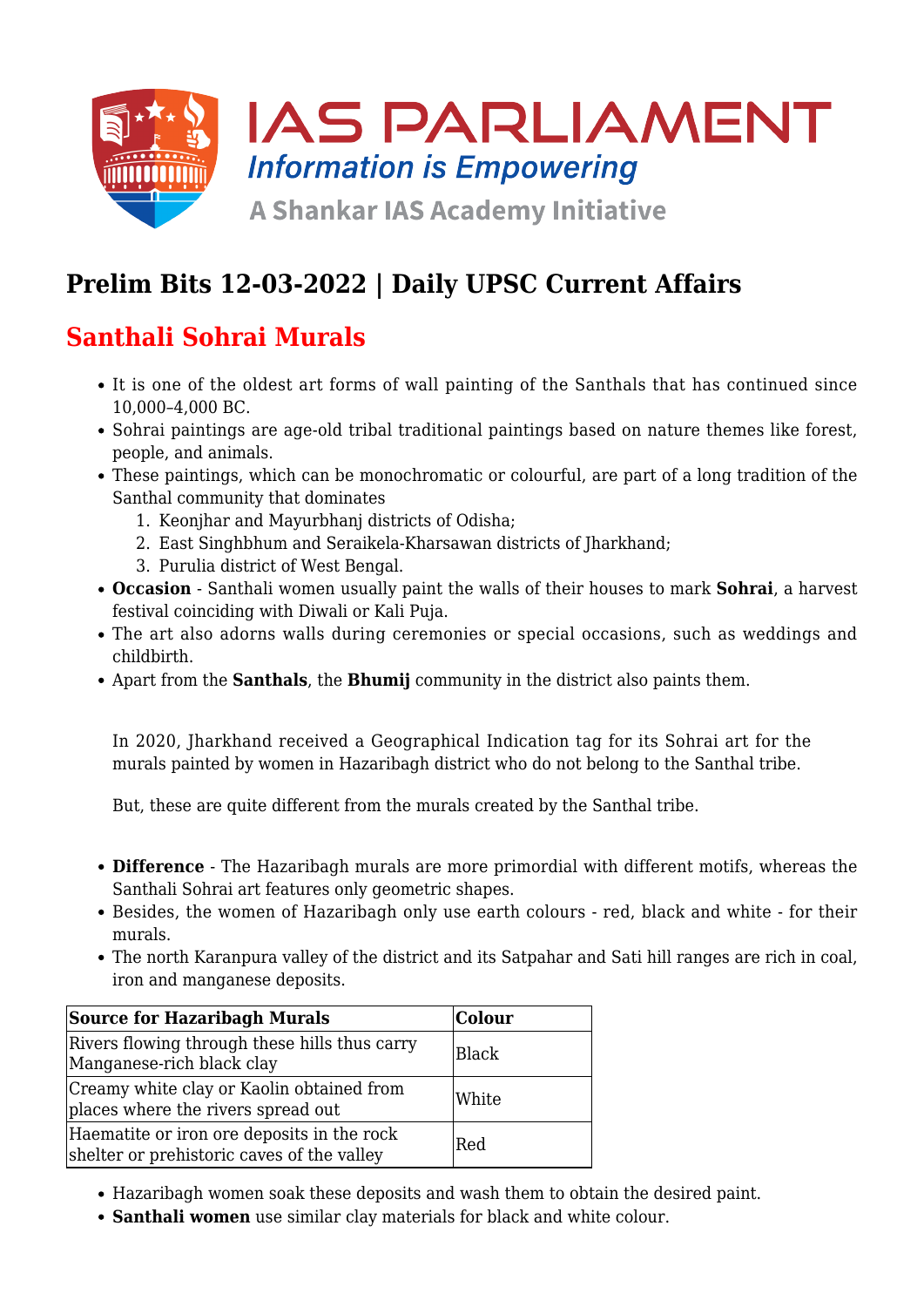But for red, they use gravel or *morrum* derived from cutting earth, instead of haematite.

*Morrum* is thought to be termite resistant and does not fade easily with rain.

#### **Sohrai**

- Sohrai is a five day festival of the Santhal, Munda, Prajapati, Khurmi and Oraon tribes in the Indian states of Jharkhand, Chhattisgarh, Odisha, and West Bengal.
- It is a Harvest Festival held at the start of the winter harvest season.
- It is also called cattle festival.
- It is celebrated during Amavasya in Kartik (October-November) month of the Hindu calendar.
- **For Santhals** Sohrai is the most important festival of the Santhals.
- It is the Harvest Festival celebrated after the rice harvest in early January.

#### **Reference**

- 1. [https://www.downtoearth.org.in/news/environment/santhali-sohrai-murals-an-etch-in-time-816](https://www.downtoearth.org.in/news/environment/santhali-sohrai-murals-an-etch-in-time-81680) [80](https://www.downtoearth.org.in/news/environment/santhali-sohrai-murals-an-etch-in-time-81680)
- 2. <https://indiantribalheritage.org/?p=16684>
- 3. <https://sabhekar.com/blogs/stories/asnad-sfsr>

### **Chandrayaan-2 Observes Argon-40 in Moon**

*The Chandra's Atmospheric Composition Explorer-2 (CHACE-2) of the Chandrayaan-2 makes the first-of-its-kind observations of distribution of Argon-40 in Moon's Exosphere.*

'Exosphere' is the outermost region of the upper atmosphere of a celestial body where the constituent atoms and molecules rarely collide with each other and can escape into space.

### **CHACE-2**

- 'CHACE-2' is a quadrupole mass spectrometer onboard Chandrayaan-2 mission.
- CHACE-2 was a sequel to the CHACE experiment on the Moon Impact Probe (MIP) of Chandrayaan-1 mission.
- It also draws heritage from the Mars Exospheric Neutral Composition Analyser (MENCA) experiment aboard the Indian Mars Orbiter Mission.

### **Argon-40**

- Noble gases serve as important tracers to understand the processes of surface-exosphere interaction.
- Argon-40 (Ar-40) is such an important tracer atom to study the dynamics of the lunar exospheric species.
- An inert, colorless and odorless element, Argon is a noble gas. The vast majority of Argon on Earth is the isotope Argon-40.
- Ar-40 originates from the radioactive disintegration of Potassium-40 (K-40) present below the lunar surface.
- [The production of argon-40 from potassium-40 decay is utilized as a means of determining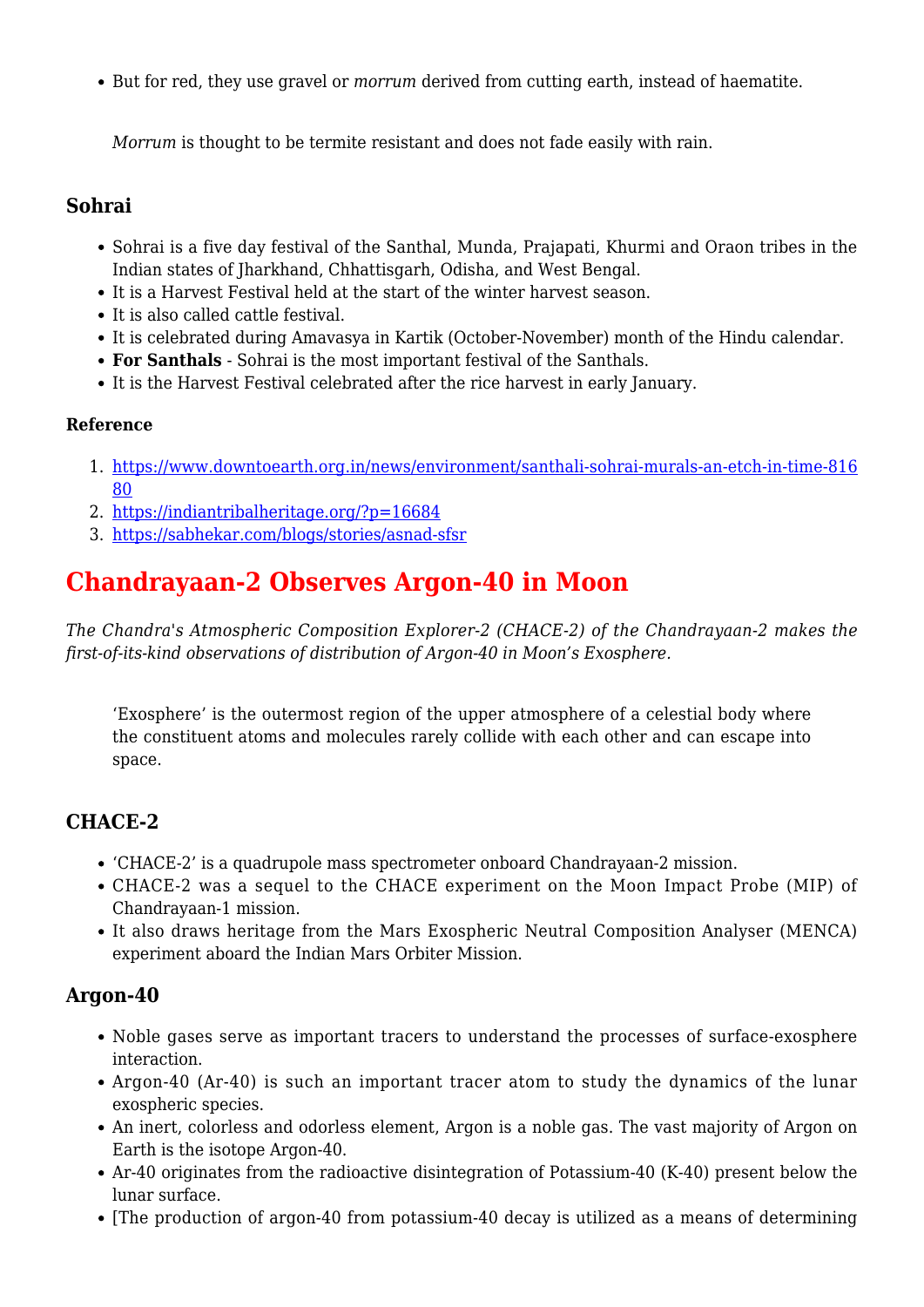Earth's age (potassium-argon dating).

Once formed, Ar-40 diffuses through the inter-granular space and makes way up to the lunar exosphere through seepages and faults.

#### **Observations**

- CHACE-2 observations reveal an increase in the number density of Ar-40 near the sunrise terminator, a decrease through the dayside, a secondary peak near sunset terminator and a night-side minima.
- In the mid latitude regions, the variation in the number density of Ar-40 with respect to solar longitudes are similar to that of low latitude regions, despite the differences in temperature and topography.
- Further, the distribution in Ar-40 has significant spatial heterogeneity.
- There are localised enhancements (termed as Argon bulge) over several regions including the
	- 1. KREEP [potassium (K), rare-earth elements, and phosphorus (P)],
	- 2. South Pole Aitken terrain.
- Presence of Argon bulge are indicative of unknown or additional loss processes, Moon quakes or regions with lower activation energies.

The observations made by CHACE-2 provide insight on the dynamics of the lunar exospheric species, as well as on the radiogenic activities in the first few tens of metres below the lunar surface.

- **Significance**  Although Apollo-17 and LADEE missions have detected the presence of Ar-40 in the lunar exosphere, their measurements were confined to the near-equatorial region of the Moon.
- CHACE-2 observations provide the diurnal and spatial variation of Ar-40 covering the equatorial and mid latitude regions of the Moon.
- **Related Links** - [Previous data from Chandrayaan-2,](https://www.iasparliament.com/current-affairs/prelim-bits-11-09-2021-upsc-daily-current-affairs) [Chandrayaan-3](https://www.iasparliament.com/current-affairs/upsc-daily-current-affairs-prelim-bits-27-02-2021)

#### **Reference**

- 1. [https://www.thehindu.com/sci-tech/science/chandrayaan-2-makes-first-observations-of-distribu](https://www.thehindu.com/sci-tech/science/chandrayaan-2-makes-first-observations-of-distribution-of-argon-40-in-moons-atmosphere/article65204670.ece) [tion-of-argon-40-in-moons-atmosphere/article65204670.ece](https://www.thehindu.com/sci-tech/science/chandrayaan-2-makes-first-observations-of-distribution-of-argon-40-in-moons-atmosphere/article65204670.ece)
- 2. <https://www.britannica.com/science/argon-chemical-element#ref41694>
- 3. [https://www.indiatoday.in/science/story/chandrayaan-2-isro-moon-discovery-argon-40-cache-2-](https://www.indiatoday.in/science/story/chandrayaan-2-isro-moon-discovery-argon-40-cache-2-1922140-2022-03-08) [1922140-2022-03-08](https://www.indiatoday.in/science/story/chandrayaan-2-isro-moon-discovery-argon-40-cache-2-1922140-2022-03-08)

## **Religious Polarisation**

- Polarization is phenomenon that causes segregation within a society due to various factors such as religion, income inequality, etc.,
- Political polarization is the extent to which opinions on an issue are opposed, and the process by which this opposition increases over time.
- Religious Polarisation, in politics, means the use of religion by the political powers to polarize the population.
- Religious polarization has consequences beyond the religious realm, as being at one pole or the other correlates strongly with one's worldview.

#### **Reference**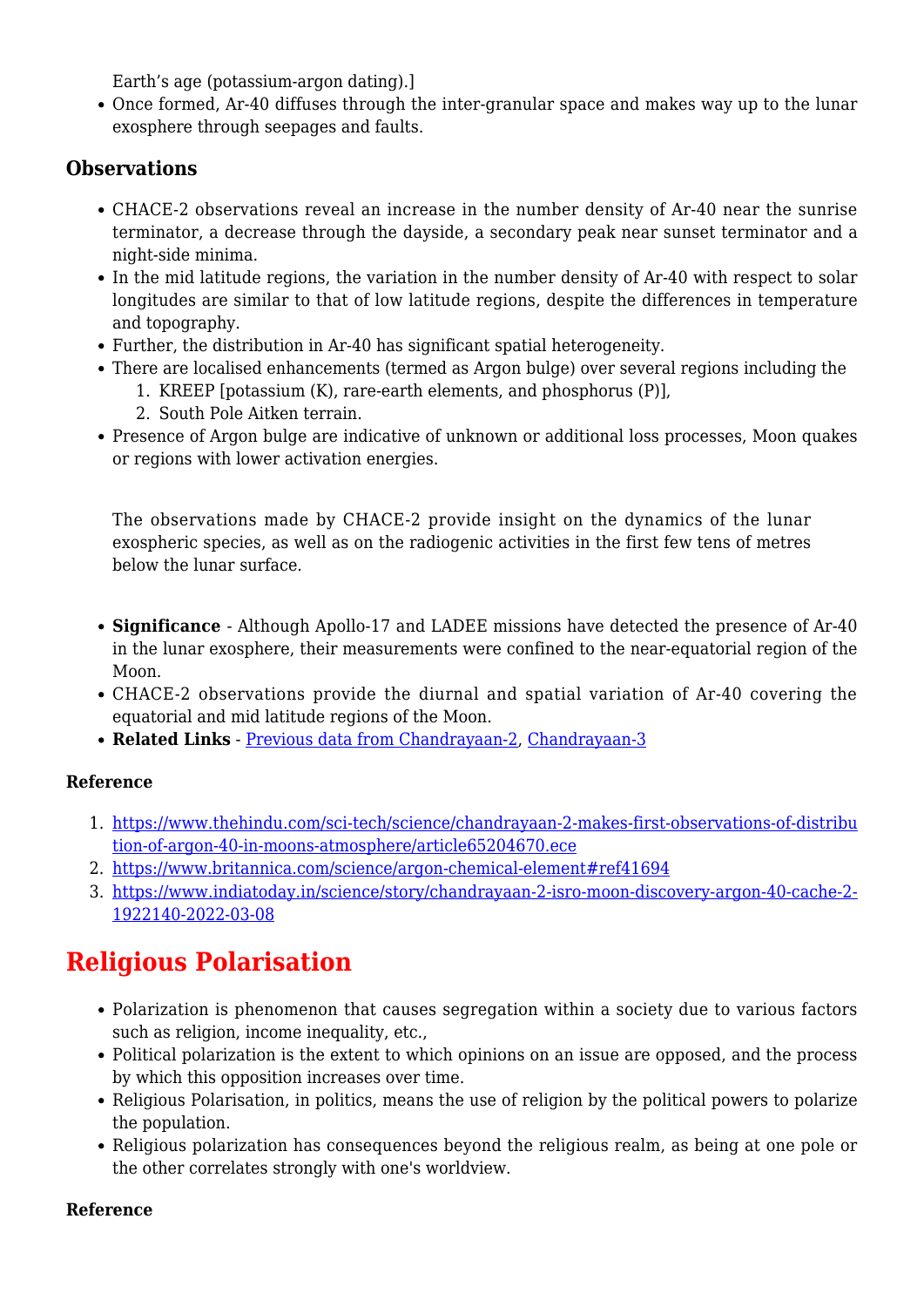- 1. [https://www.thehindu.com/todays-paper/tp-national/religious-polarisation-and-electoral-choices](https://www.thehindu.com/todays-paper/tp-national/religious-polarisation-and-electoral-choices/article65216161.ece) [/article65216161.ece](https://www.thehindu.com/todays-paper/tp-national/religious-polarisation-and-electoral-choices/article65216161.ece)
- 2. <https://www.npr.org/templates/story/story.php?storyId=130264527>
- 3. <https://www.dw.com/en/religious-polarization-is-india-following-pakistans-path/a-52661915>

# **Solar Jets**

*Indian Institute of Astrophysics (IIA) has revealed the science behind the jets of plasma (solar jets) on the Sun's chromosphere.*

Plasma is the fourth state of matter consisting of electrically charged particles that occur just about everywhere in the sun's chromosphere.

Chromosphere is the atmospheric layer just above the Sun's visible surface.

- Solar Jets, or spicules, appear as thin grass-like plasma structures. They are **bursts of plasma coming off the Sun**.
- They constantly shoot up from the surface and are then brought down by the Sun's gravity.
- The key ingredients favouring solar jets are
	- 1. The plasma's fluid nature,
	- 2. The Sun's gravity,
	- 3. Strong quasi periodic triggers to eject the plasma and
	- 4. The Sun's powerful magnetic field giving it specific direction for ejection.
- The amount of energy and momentum that these spicules can carry is of fundamental interest in solar and plasma astrophysics.
- The processes by which plasma is supplied to the solar wind, and the solar atmosphere is heated to a million degrees Celsius, still remain a puzzle.
- **Findings** The scientists from IIA have said that the solar plasma can be imagined as threaded by magnetic field lines, much like the long chains in polymer solutions.
- They found that the underlying physics of **paint jets when excited on a speaker** is analogous to the solar plasma jets.
- They also elaborated that the plasma right below the visible solar surface (photosphere) is perpetually in a state of convection, much like boiling water in a vessel heated at the bottom.
- This is ultimately powered by the nuclear energy released in the hot-dense core.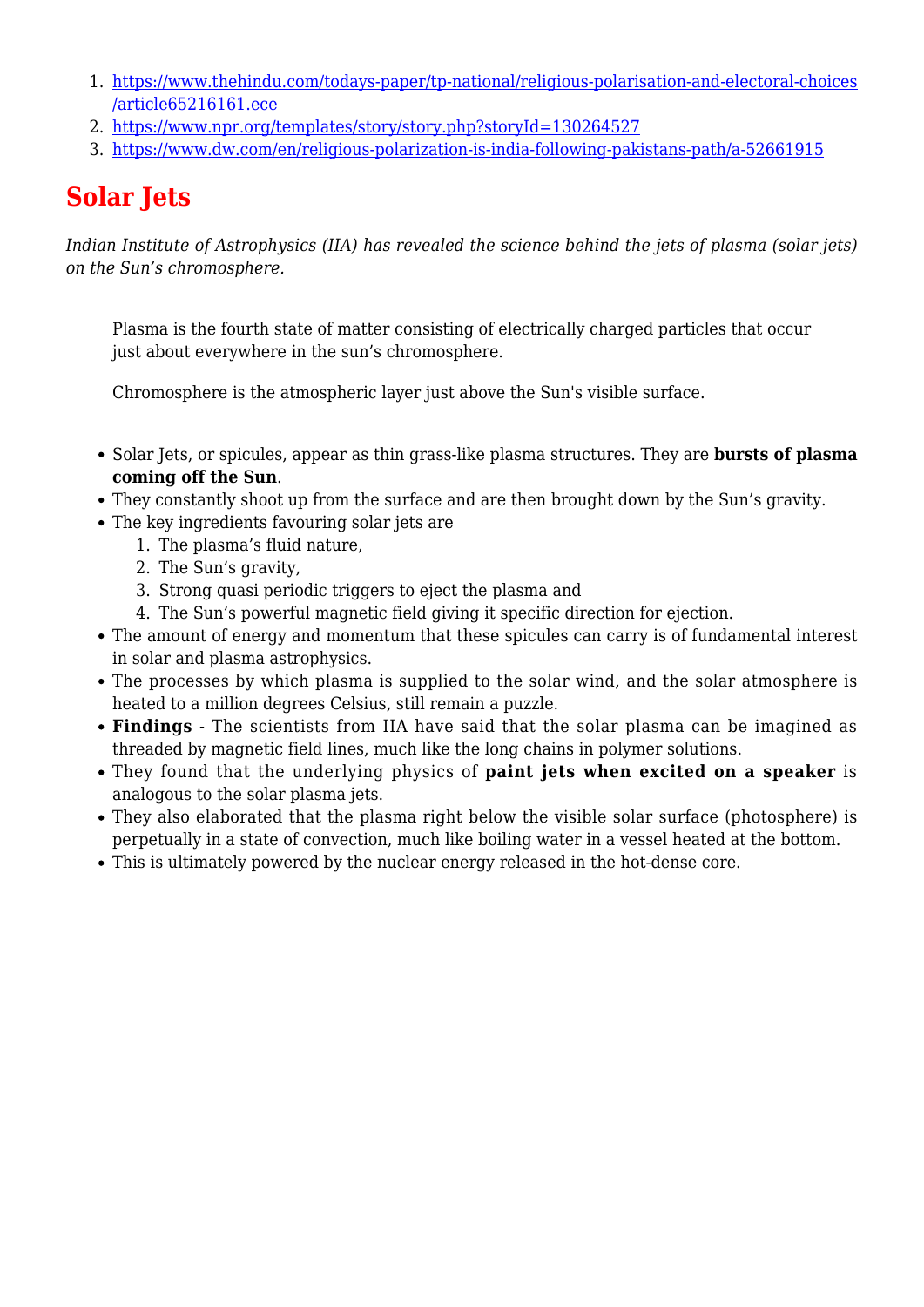

#### **Reference**

- 1. <https://pib.gov.in/PressReleasePage.aspx?PRID=1803536>
- 2. [https://science.nasa.gov/science-news/citizenscience/join-nasas-latest-citizen-science-project-so](https://science.nasa.gov/science-news/citizenscience/join-nasas-latest-citizen-science-project-solar-jets#:~:text=Solar%20jets%20are%20bursts%20of,Minnesota%2C%20with%20support%20from%20NASA) [lar-](https://science.nasa.gov/science-news/citizenscience/join-nasas-latest-citizen-science-project-solar-jets#:~:text=Solar%20jets%20are%20bursts%20of,Minnesota%2C%20with%20support%20from%20NASA)

[jets#:~:text=Solar%20jets%20are%20bursts%20of,Minnesota%2C%20with%20support%20fro](https://science.nasa.gov/science-news/citizenscience/join-nasas-latest-citizen-science-project-solar-jets#:~:text=Solar%20jets%20are%20bursts%20of,Minnesota%2C%20with%20support%20from%20NASA) [m%20NASA.](https://science.nasa.gov/science-news/citizenscience/join-nasas-latest-citizen-science-project-solar-jets#:~:text=Solar%20jets%20are%20bursts%20of,Minnesota%2C%20with%20support%20from%20NASA)

## **Swatantrata Sainik Samman Yojana**

*The Ministry of Home Affairs has approved continuation of Swatantrata Sainik Samman Yojanya (SSSY) for Financial Years 2021-22 to 2025-26.*

- Swatantrata Sainik Samman Yojana (SSSY) is a monthly Samman Pension to freedom fighters and their eligible dependents.
- It is a Central Scheme that was launched in 1972 as a token of respect for their contribution in the national freedom struggle.
- On the demise of the freedom fighters, the pension goes to their eligible dependents viz. spouses and thereafter, unmarried and unemployed daughters and dependent parents.
- This grant of Pension is provided from the Central Revenues.
- The Samman Pension can be drawn from the Public Sector banks.
- The amount of pension has been revised from time to time and Dearness Relief is also given since 2016.

#### **Reference**

- 1. <https://pib.gov.in/PressReleasePage.aspx?PRID=1803564>
- 2. [https://www.mha.gov.in/sites/default/files/Swatantrata\\_sainik\\_27102016.PDF](https://www.mha.gov.in/sites/default/files/Swatantrata_sainik_27102016.PDF)
- 3. <https://gad.kerala.gov.in/swatantrata-sainik-samman-yojana-sssy>
- 4. [https://www.mha.gov.in/sites/default/files/FFR\\_FAQ\\_071114.pdf](https://www.mha.gov.in/sites/default/files/FFR_FAQ_071114.pdf)